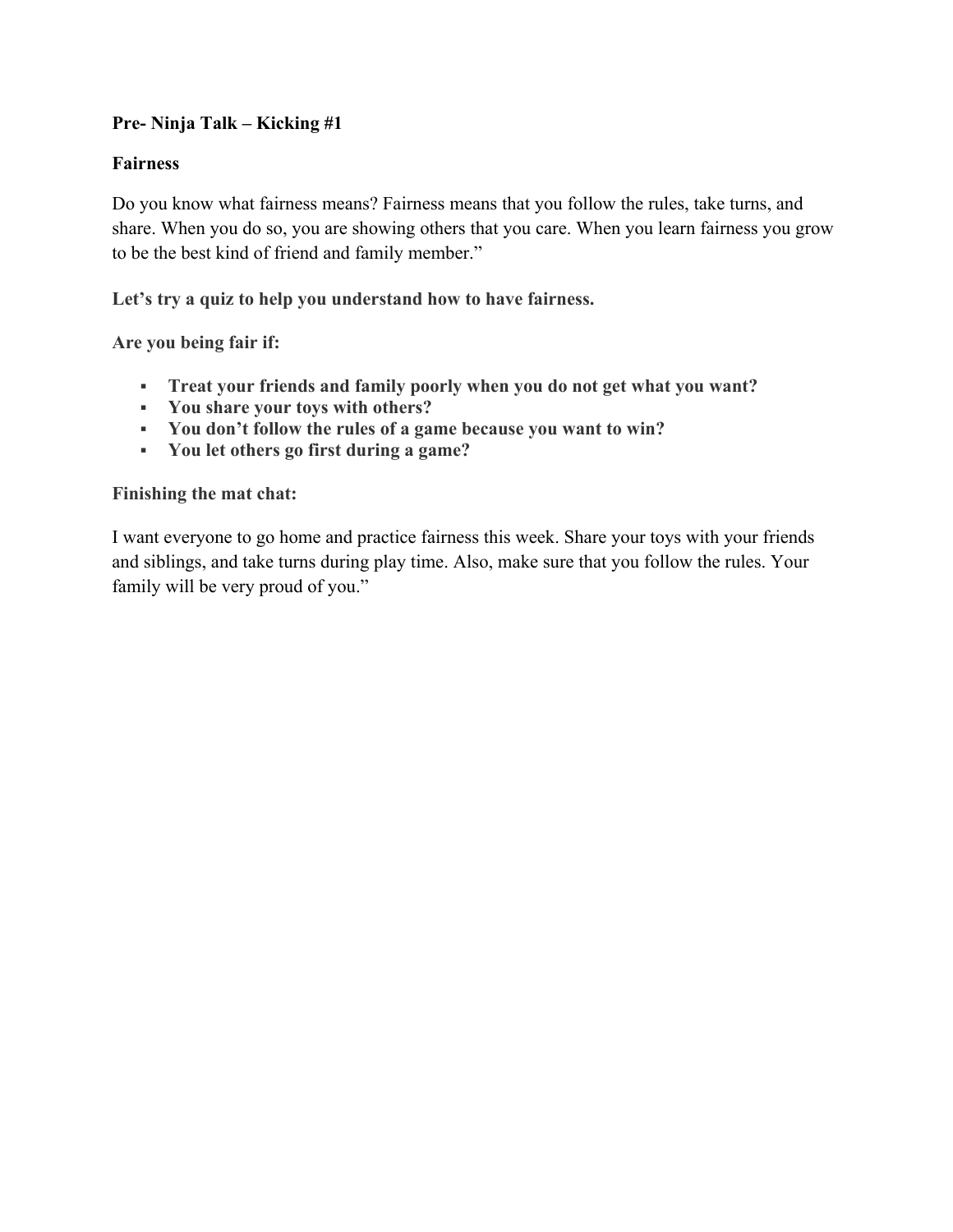# **Pre- Ninja Talk – Kicking #2**

#### **Know When to Call 911**

Today we're going to talk about when to call 911. Do you know what 911 means? It means there's an emergency.

Do you know what an emergency is? It is when something really dangerous has happened.

The phone number "911" is what you dial when something really bad has happened to you or someone around you. It's important to know when something really bad needs an emergency person to come and take care of the problem.

Do you know who the emergency people are? A police officer comes to help if someone tries to take you away or hurt you or hurt someone you know really bad. A fireman will come if there is a fire that is really bad. There's also a medic who comes if someone is hurt really bad.

**By saying "Yes sir/ma'am" or "No sir/ma'am", let's see if you know which of these situations you'd call 911 for:**

- **• Would you call if a bully pushes you?**
- **• Would you call if a stronger knocks on the door and tries to grab you?**
- **• Would you call if your friend falls off their bike and cuts their elbow?**
- **• Would you call if a car hits your friend?**
- **• Would you call if your mom burns her finger?**
- **• Would you call if there were a big fire in your kitchen?**
- **• Would you call if a tree falls on your house?**
- **• Would you call if your mommy or daddy is asleep and they won't wake up?**
- **• Would you call if a cat's stuck in a tree?**
- **• Would you call if you're hungry?**

Who knows what you need to know when you call 911? You need to tell them your name, where you are and what the emergency is. Now, its important to not call 911 unless there's a real emergency so don't call unless something bad has happened.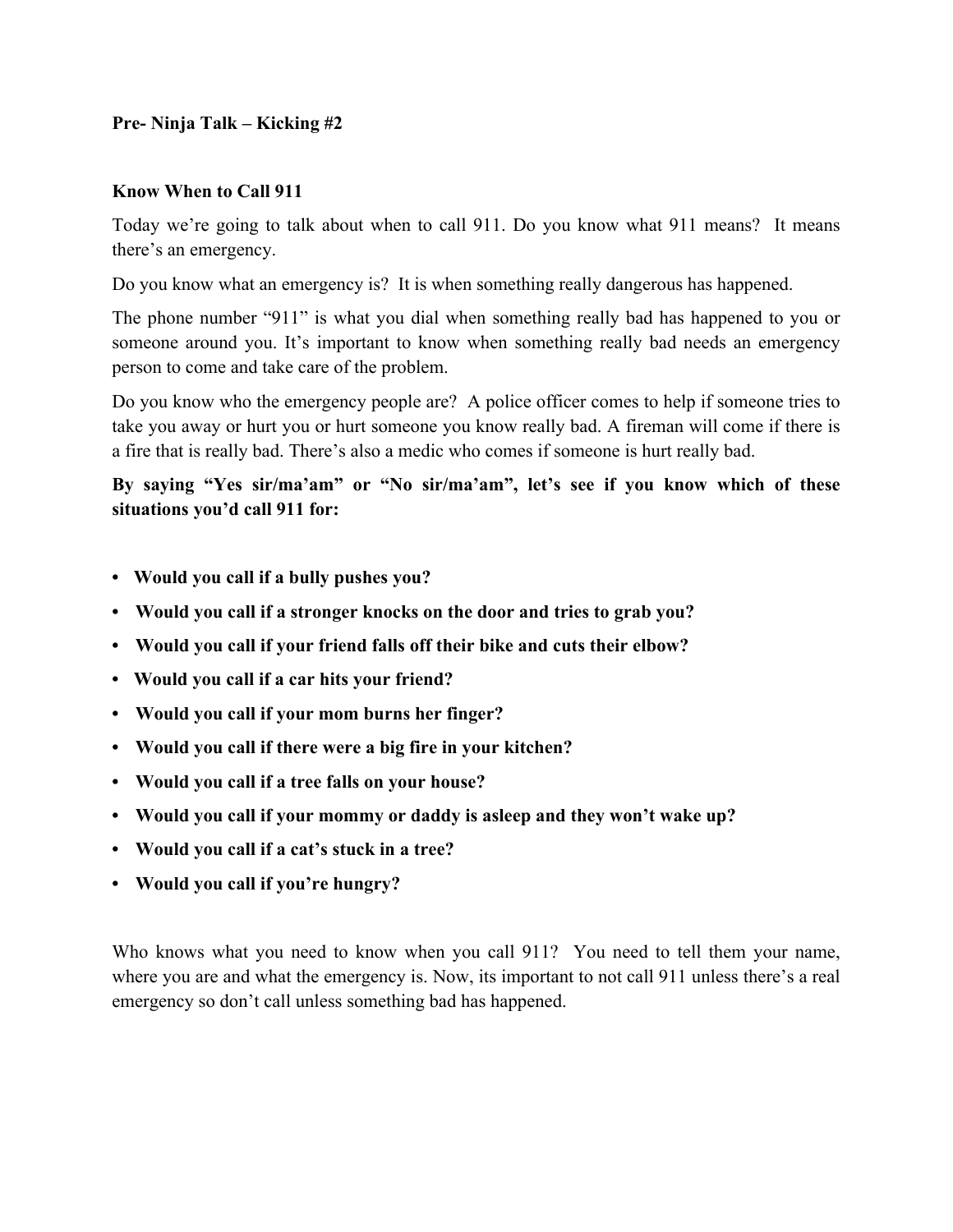Pre-Ninja Talk – Punching #1

Teamwork

Opening discussion:

"Do you know what the word teamwork means? It means that you share with your friends and family and you also take turns without getting angry or upset. When you are kind enough to share and take turns with others, you are showing them that you like them and that you are a good person."

# **Let's try a quiz to help you understand teamwork.**

**Are you showing teamwork if:**

- **Your friend wants to play with your favorite toy and you say "no!"**
- **Your friend accidentally leaves his lunch at home so you share your lunch with him?**
- **You start crying because you want to have the first piece of your friend's birthday cake?**
- **You are making homemade cup cakes and you let your little brother have the first cupcake?**

# **Finishing the mat chat:**

"I want everyone to go home and practice teamwork this week. If someone wants to play with your toys, let them without getting angry or upset. If you are playing a game that requires you to take turns with others, let someone else go first. This will show your friends and family that you care about them."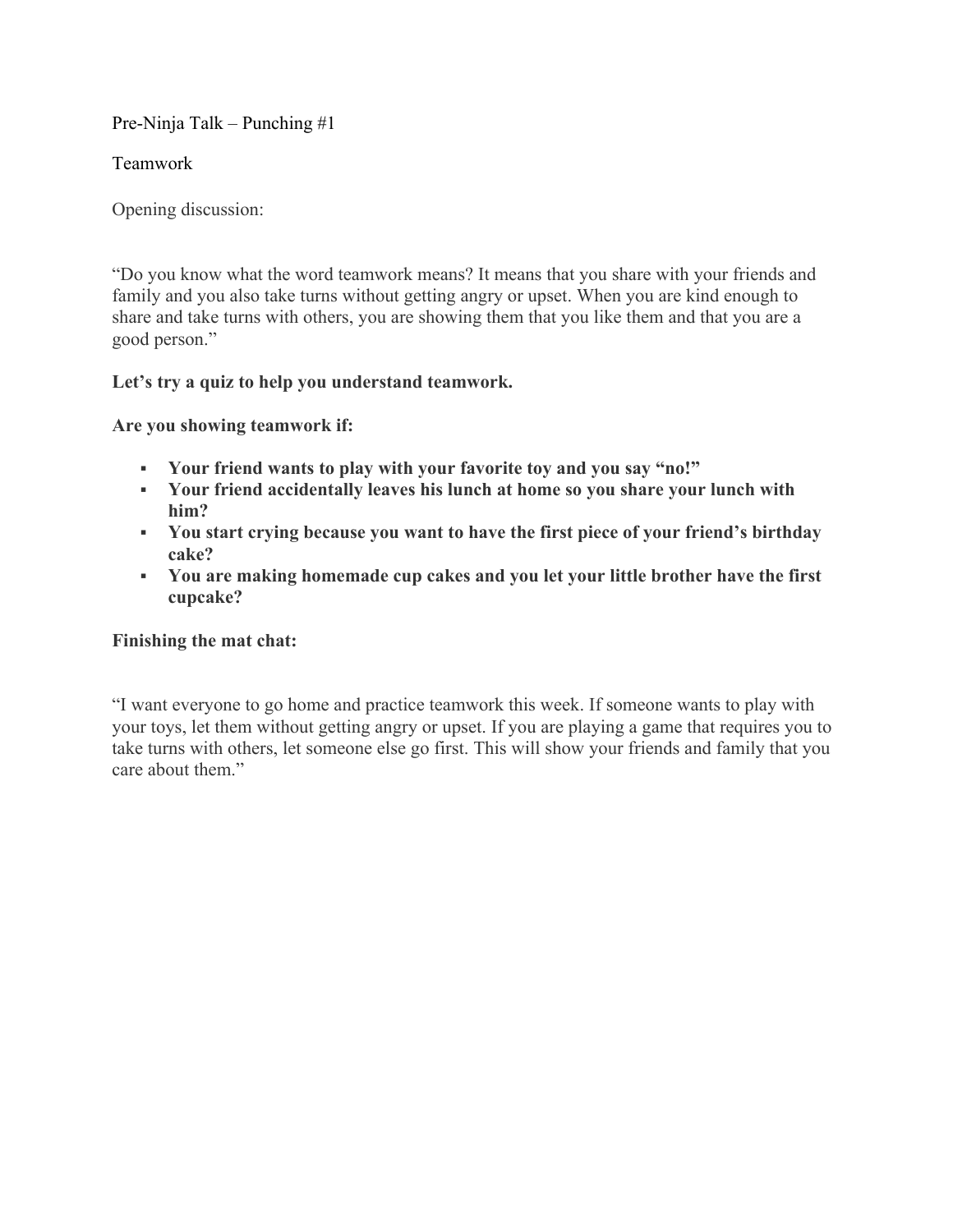#### **Know what to do if there is a Fire**

We're going to talk about what to do if there's a fire. We practice a fire drill to know what to do if there's a real bad fire in our house. The first thing we'd do if we smell smoke is to check and see if the smoke is really bad. Really bad smoke is dark and will make you cough. If the smoke is dark and makes you cough, then you need to get out as fast as you can! You'll have to do that by crawling to the nearest exit. You're supposed to crawl under the smoke, that way you don't get sick. When you get to a door, if it is closed, you have to check for heat. How do you check for heat *(someone will say you touch the door with your hand)*. If there's fire by the door it'll be warm or hot, then you'll have to crawl out another way, maybe even go through a window. Who knows how to open the windows in their house? *(tell the parents that they should practice this with their children)*. When you get out, run as far away from the house as you can, like to a neighbor's house. This is something you should talk with your parents about so they'll know where to find you. Another thing, if you catch on fire, you have to stop-drop-and-roll. Let's practice it...*(practice crawling to a door and checking for heat, then opening the door. Also practice stop drop and roll).*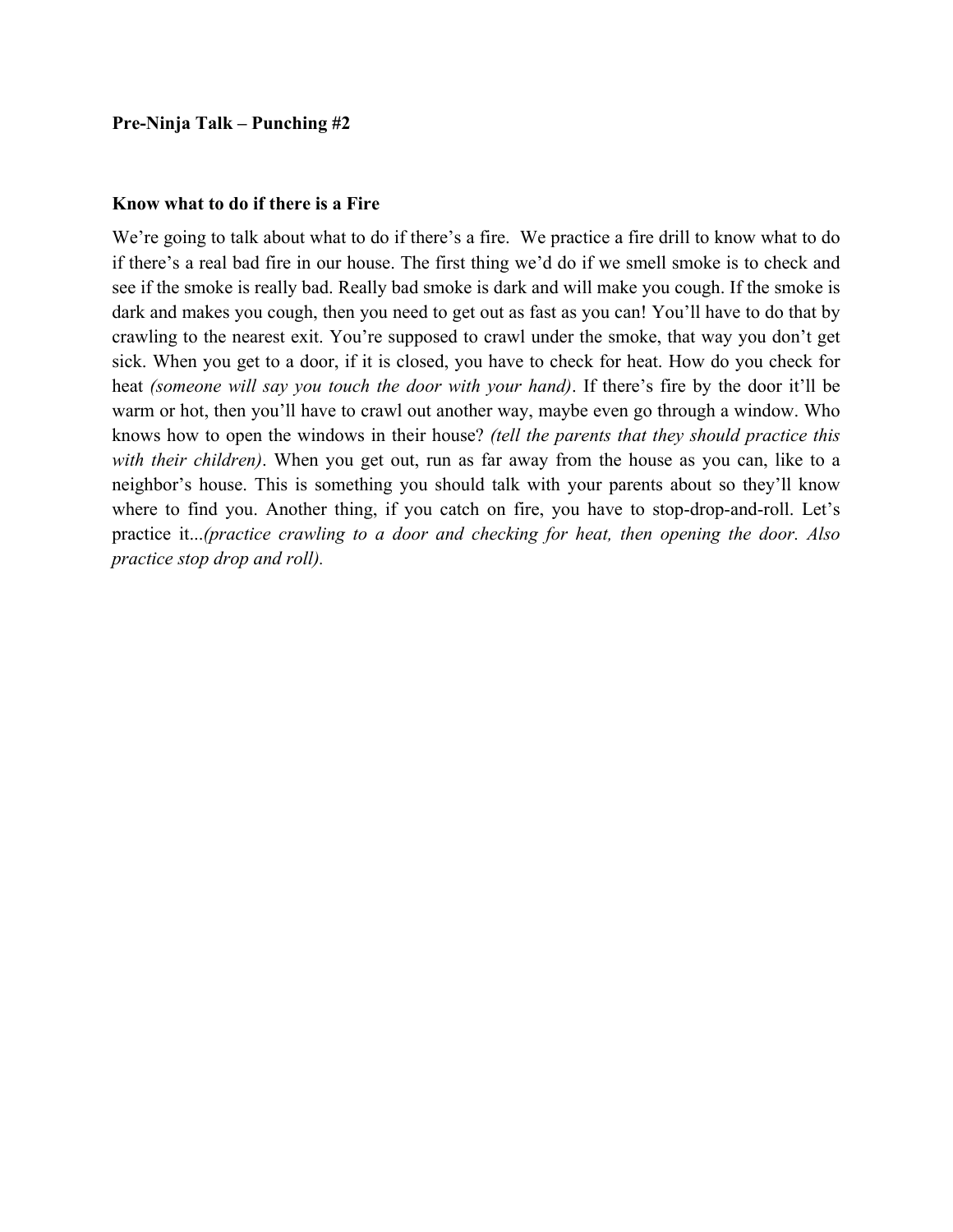# **Pre-Ninja Talk – Blocking #1**

# **Patience**

Opening discussion:

"Do you know what the word patience means? It means that you can sit and wait your turn even though you are very excited. When you get upset because you want to go first, or you want to go NOW, you are not being fair to others and may hurt their feelings. When you wait until it is your turn, you are showing everyone that you care and are strong enough to sit still."

# **"Let's try a quick game to help you practice being patient"**

**Are you showing patience if:**

- **1. You cry if you don't get to go first in a game?**
- **2. If you let someone go before you?**
- **3. You cut in line?**
- **4. You let other people get in front of you?**
- **5. You get angry because the movie is taking too long?**
- **6. You do your best to sit quietly until the movie is over?**

#### **Finishing the mat chat:**

"I want everyone to practice patience this week. For example: when you have dinner wait until everyone is sitting down before you eat. Also practice patience by letting someone else go first during a game. This will show your friends and family that you care about them!"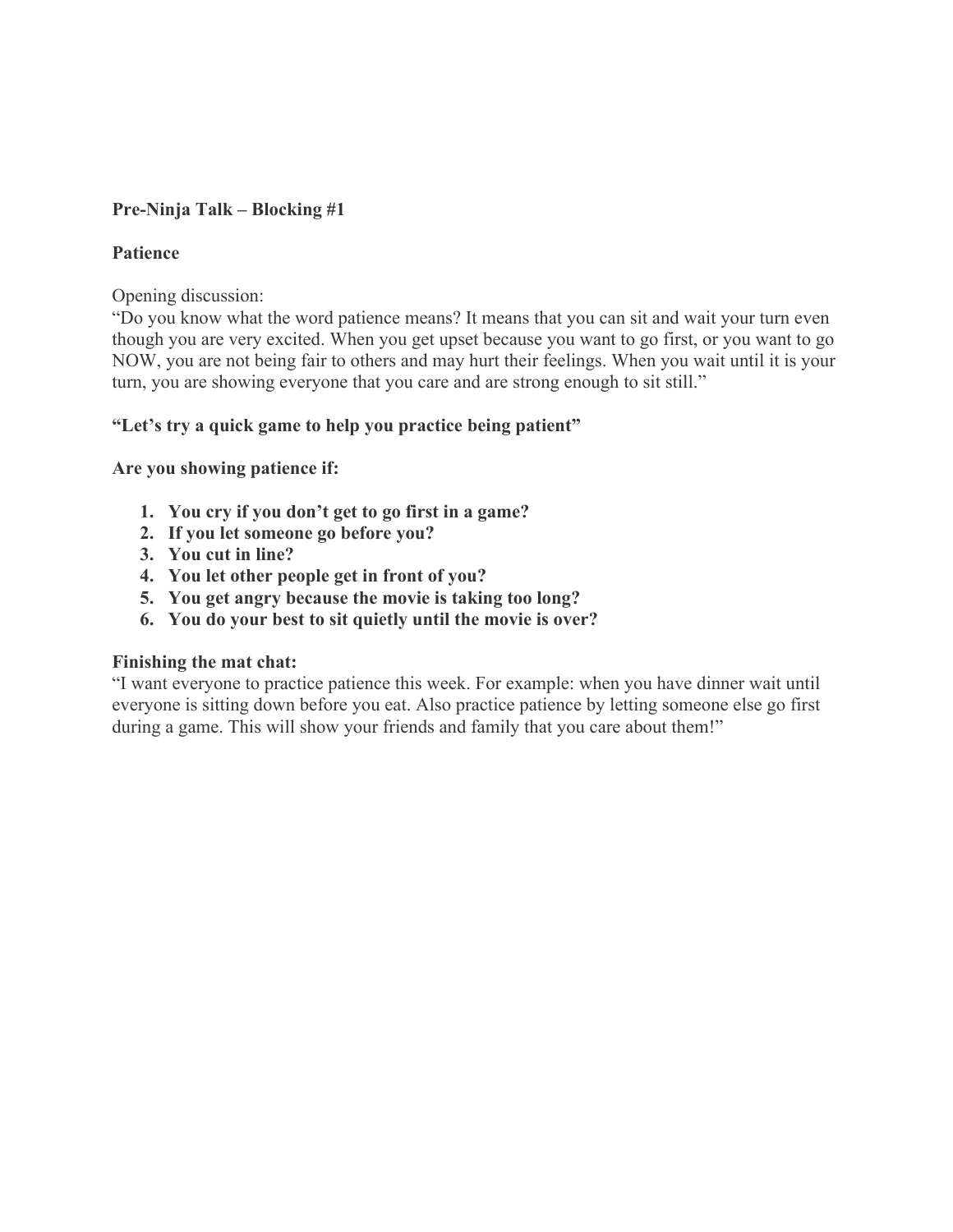Pre-Ninja Talk – Blocking #2

# **Don't Play with Dangerous Objects**

We're going to talk about things you shouldn't play with, especially when an adult isn't around. Does anyone know what kind of things we shouldn't play with, especially when we're alone?

1. Guns

• Why can't we play with guns? Answer: Because the gun can go off and someone can get hurt really, really bad.

• What do you do if you see a real gun? Answer: Don't touch it and go tell an adult.

• What do you do if you see someone playing with a real gun? Answer: Go tell an adult.

2. Knives

• Why can't we play with knives? Answer: Because we may cut ourselves or someone else really bad.

3. Matches or lighters

• Why can't we play with matches or lighters? Answer: Because matches and lighters can start a fire or burn someone.

4. Tools with sharp points

• Why can't we play with things with sharp points? Answer: Because someone could get stabbed.

5. Electrical equipment near water

• Why can't we play with electrical equipment near water? Answer: Because electricity sparks when it touches water, and it'll shock us really bad.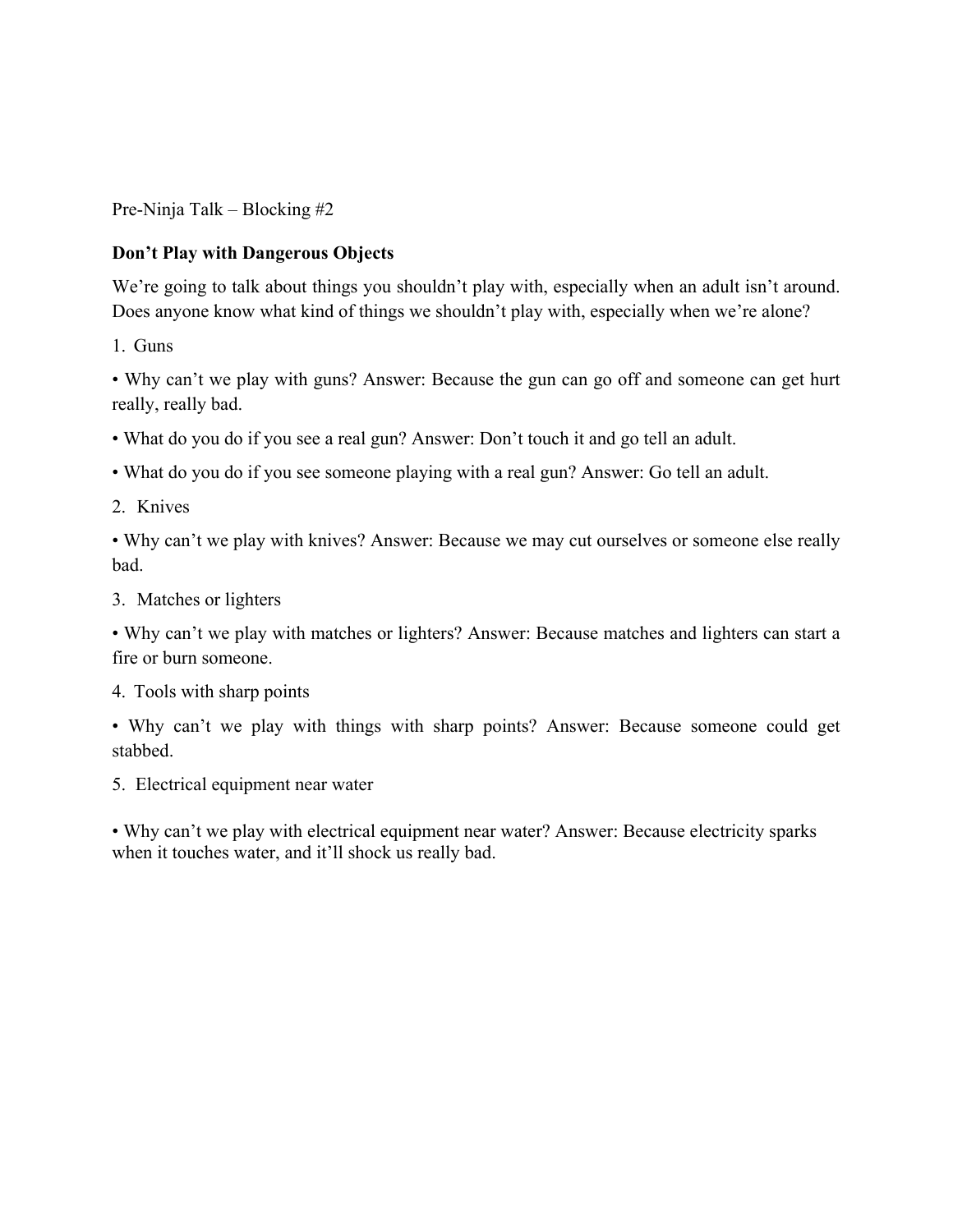# **Pre-Ninja Talk – Crawling #1**

# **Perseverance**

Opening discussion:

"Do you know what perseverance means? Perseverance means that you never give up. If something is hard, you decide when to quit. If you have perseverance, then you will not quit until you finish."

# **Let's try a quiz to help you understand how to have perseverance.**

**Are you having perseverance if:**

- **You can't make a basket in the basketball hoop so you just give up.**
- **You are learning how to tie your shoelaces and you don't give up until you get it right.**
- **You are too afraid of the water so you decide that you will just never swim.**
- **You are learning how to write your name on your own so you keep practicing over and over again.**

# **Finishing the mat chat:**

"I want everyone to go home and practice having perseverance this week. Challenge yourself with something new, like hitting a baseball or shooting hoops. If you miss, keep trying until you can do it. You will be so happy when you accomplish your goals!"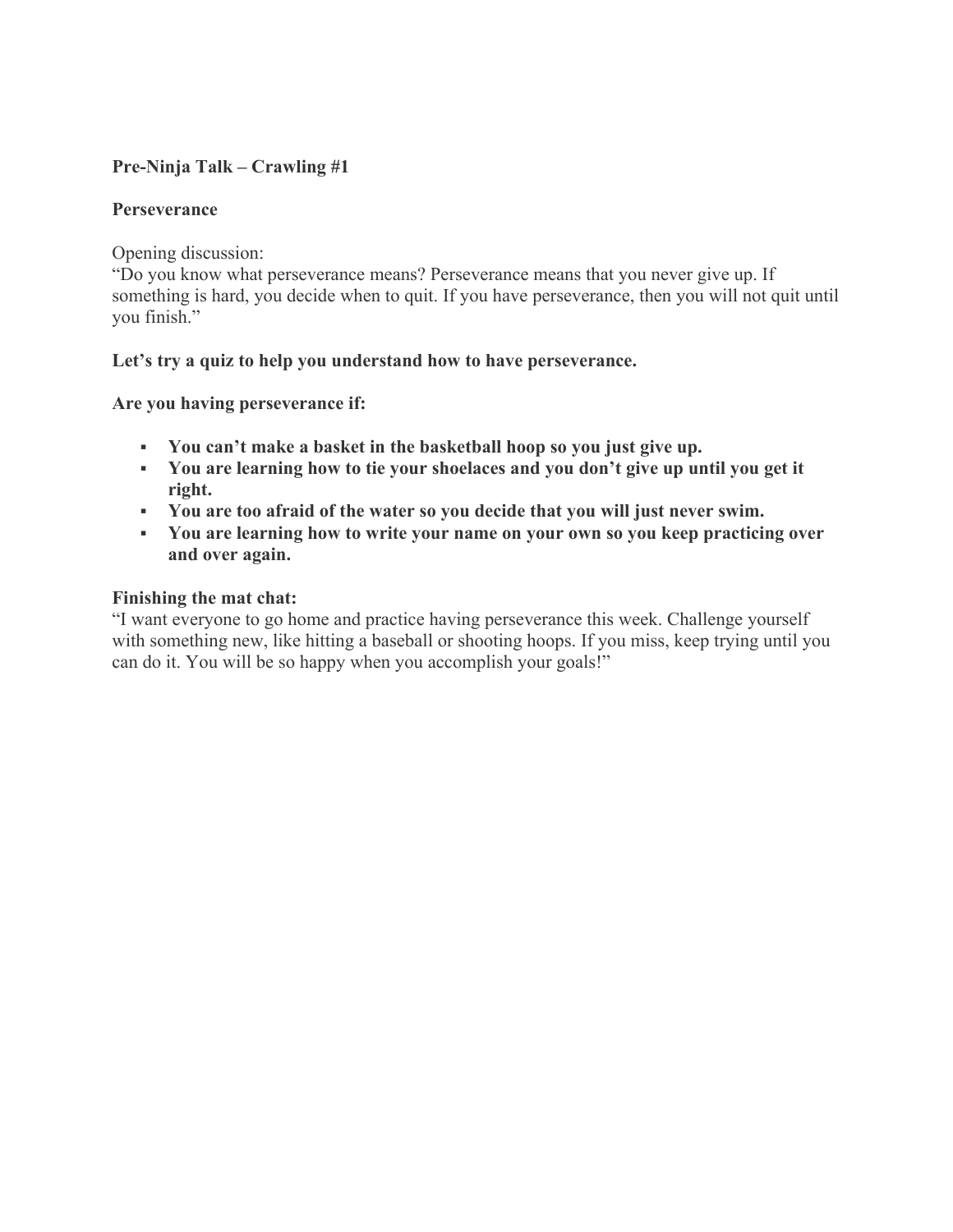**Pre-Ninja Talk – Crawling #2**

# **Don't Put Anything in Your Mouth That isn't Food**

Does anyone know what kind of things we shouldn't put in our mouth?

**1.** Medicine

• Why can't we put medicine in our mouth by our self? Answer: Because taking medicine can make you really sick if you take too much. The only time you should take medicine or vitamins is when your parents give it to you.

2. Chemicals

• Why can't we put chemicals in our mouth? Answer: Because chemicals can make you really sick.

- What are chemicals?
- 1. Bleach
- 2. Windex & other cleaning stuff
- 3. Bug spray
- 4. Rat poison
- 3. Small solid things like marbles and miniature toy soldiers

• Why can't we put little things in our mouth? Answer: Because they might get caught in your throat and you could choke and stop breathing.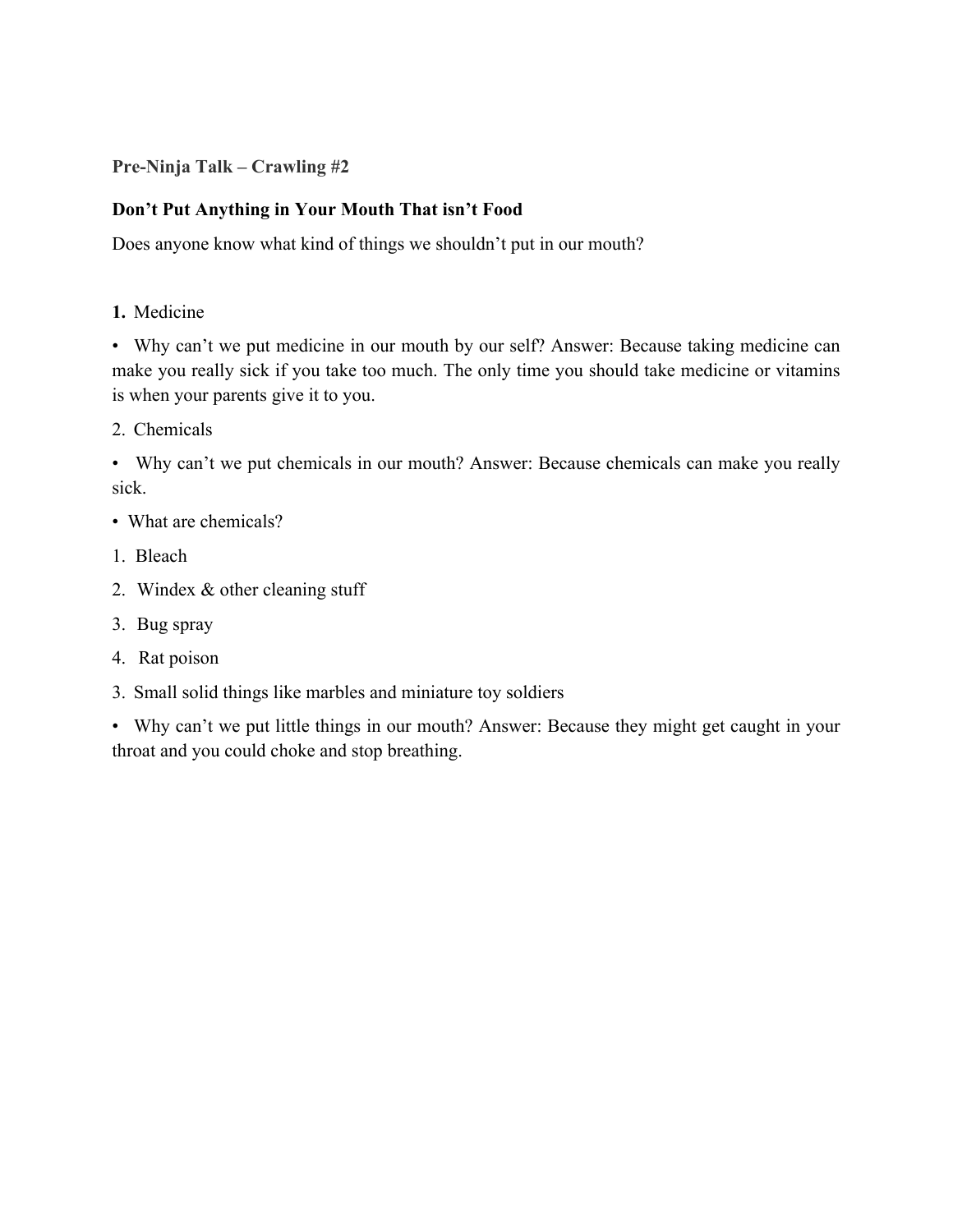# **Pre-Ninja Talk – Hopping #1**

# **Charisma**

Opening discussion:

"Do you know what charisma means? Charisma means that you can make other people smile and you are not afraid of others. If you are polite to others and you treat others well, then you will make them feel special."

# **Here are a few tips on how to have charisma:**

- **When you meet someone new, give them a polite greeting.**
- **When you are talking to other people, smile a lot!**
- **When you are playing with a friend, let them pick the game or toy.**
- **When you are angry or sad, never hit or call someone else a name just to make them angry or sad.**
- **Tell your friends that you like them often.**
- **Give your family lots of big hugs each day.**

#### **Finishing the mat chat:**

"I want everyone to go home and practice having charisma this week. Look other people in the eyes when you are speaking to them and give out plenty of smiles. When you play with friends, make sure you let them be in charge of a game. Your friends and family will feel very special."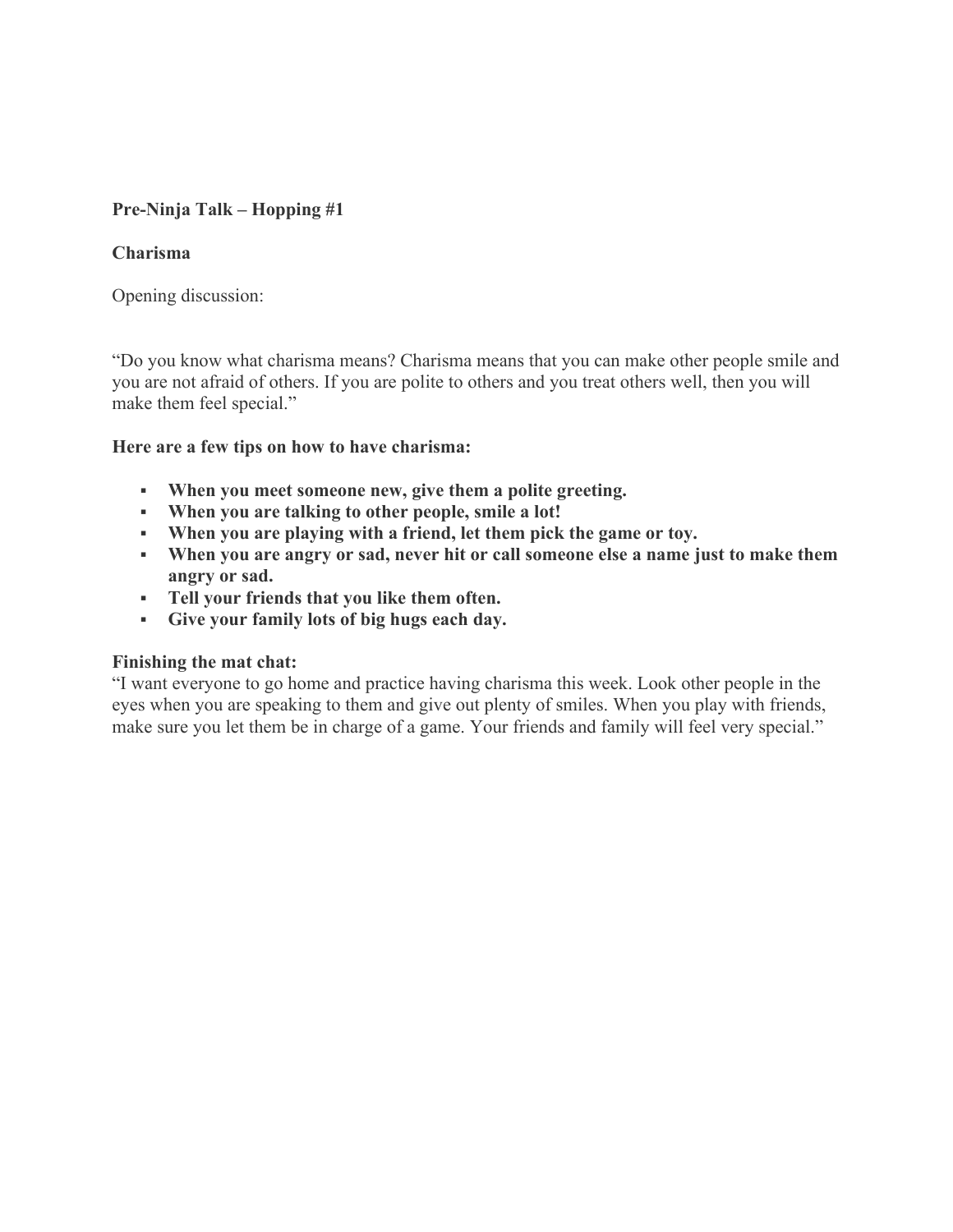**Pre-Ninja Talk – Hopping #2**

# **Have Good Street Safety Skills**

It's important to know the rules when you play outside so you stay safe and don't get hurt. Knowing and following the rules could can even save your life. Let's go over some of the rules you should follow when you go outside to play:

- 1) What are you supposed to wear on your head when you ride your bike, roller blades, scooter and skate board so that you don't hurt your head. Answer: A helmet.
- 2) What else should you wear when you're riding a bike, scooter, skate board or roller blades? Answer: Elbow pads, knee pads and maybe even wrist pads.
- 3) What should you always do before you cross the street? Answer: Look both ways. Some cars can be very quiet and you can't hear them coming.
- 4) Who should go with you if you go to the pool? Answer: Your parents or sitter. Someone big enough to help you if you slip into the pool or get caught in the deep end and don't know how to swim, a grown-up can help you.
- 5) Should you play with kids who are bad and want you to do bad things. Answer: No. You can get into trouble.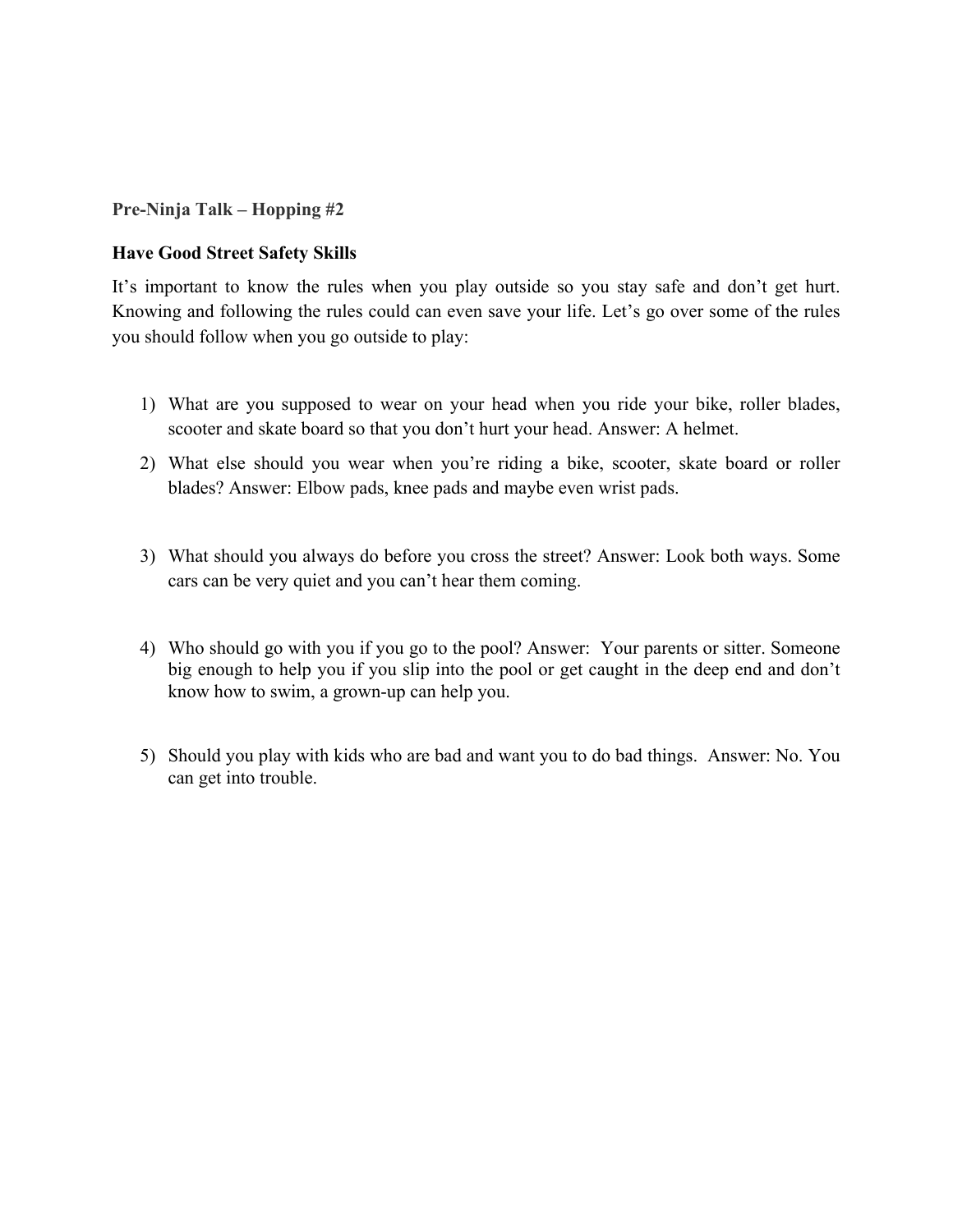# **Pre-Ninja Talk – Rolling #1**

# **Self-Discipline**

#### **Opening discussion:**

"Do you know what self-discipline means? Self-discipline means that you listen and behave well. If you are nice to others and you listen to your parents and teachers then you have good self-discipline."

# **Let's try a quiz to help you understand how to have self-discipline.**

**Are you having self-discipline if:**

- **You listen to your mom and dad when they tell you to do something?**
- **You get mad when your mom and dad ask you to do something that you don't like to do?**
- **You yell, hit, or bite others when you are angry or upset?**
- **You sit still at the dinner table?**

#### **Can you share some ways that you have shown self-discipline at home?**

#### **Finishing the mat chat:**

"I want everyone to go home and practice having self-discipline this week. Listen to your mom and dad when they tell you to do something. Mom and dad should not have to tell you more than once to clean your room, brush your teeth, or clean up your messes."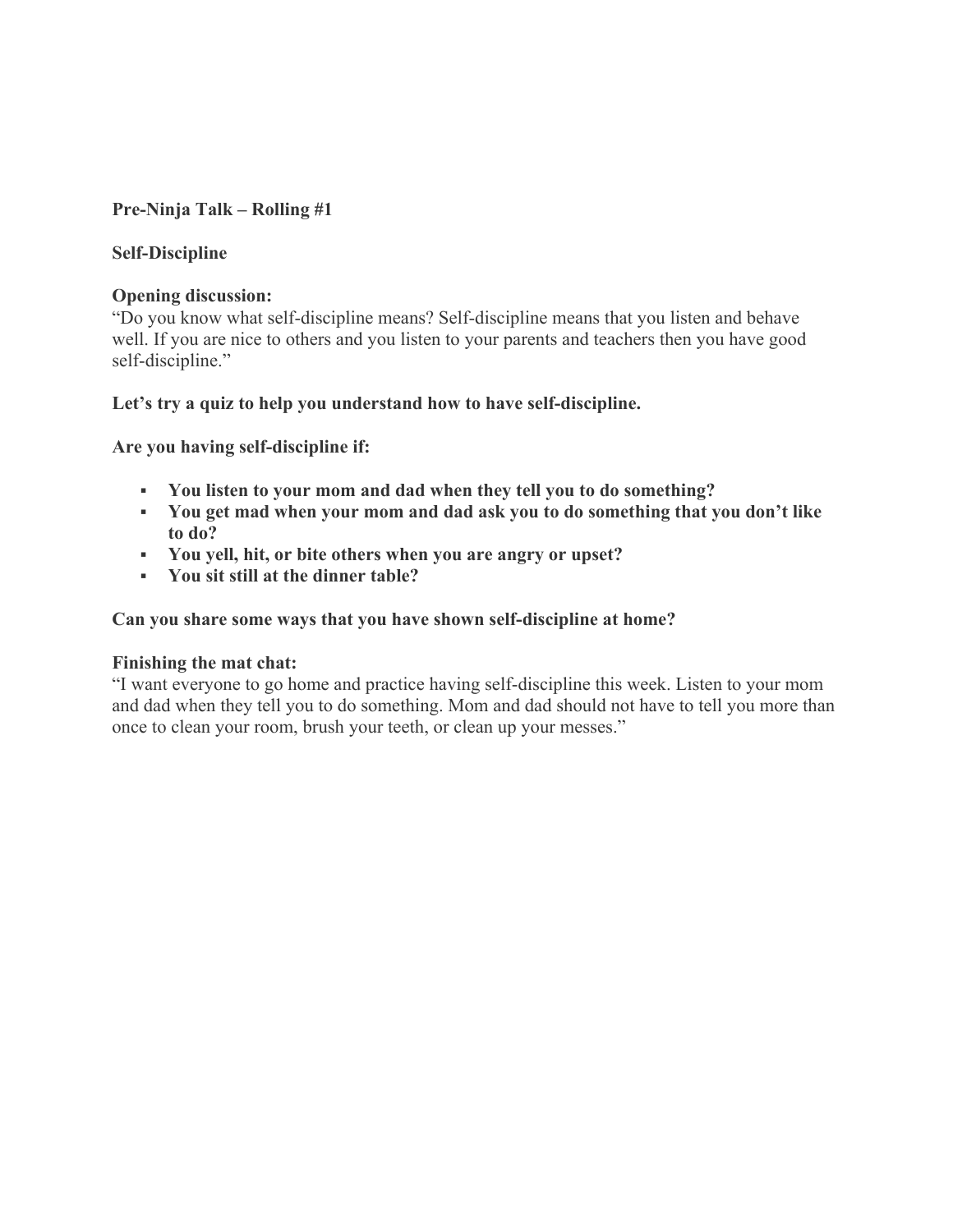# **Pre-Ninja Talk – Rolling #2**

# **Stay Away from Strangers**

Who knows what a stranger is? It's somebody you don't know. A stranger can be a man, a woman, a teenager, anyone. If you don't know who they are, that means they're a stranger. The rule for a stranger is you never go anywhere with them.

Have the students repeat the rule several times: "Don't go anywhere with a stranger"

• Do you know what a stranger might do to try and trick you?

1) They can offer you candy. What if I was a stranger and offered you candy? What would you say? "No" What's the rule? Answer: "Don't go anywhere with a stranger"

2) They can tell you they are friends with your parents. What if they said your parents wanted you to go with them? What would you say? "No" What's the rule? Answer: "Don't go anywhere with a stranger"

3) They can offer to take you to play video games? What would you say? "No" What's the rule? Answer: "Don't go anywhere with a stranger"

4) They can offer to take you to get pizza or something else to eat? What would you say? "No" What's the rule? Answer: "Don't go anywhere with a stranger"

- What do you do when a stranger tries to get you to go with them?
- 1) Say NO real loud.
- 2) Yell "stranger" so an adult can hear you.
- 3) Run to another adult who's safe.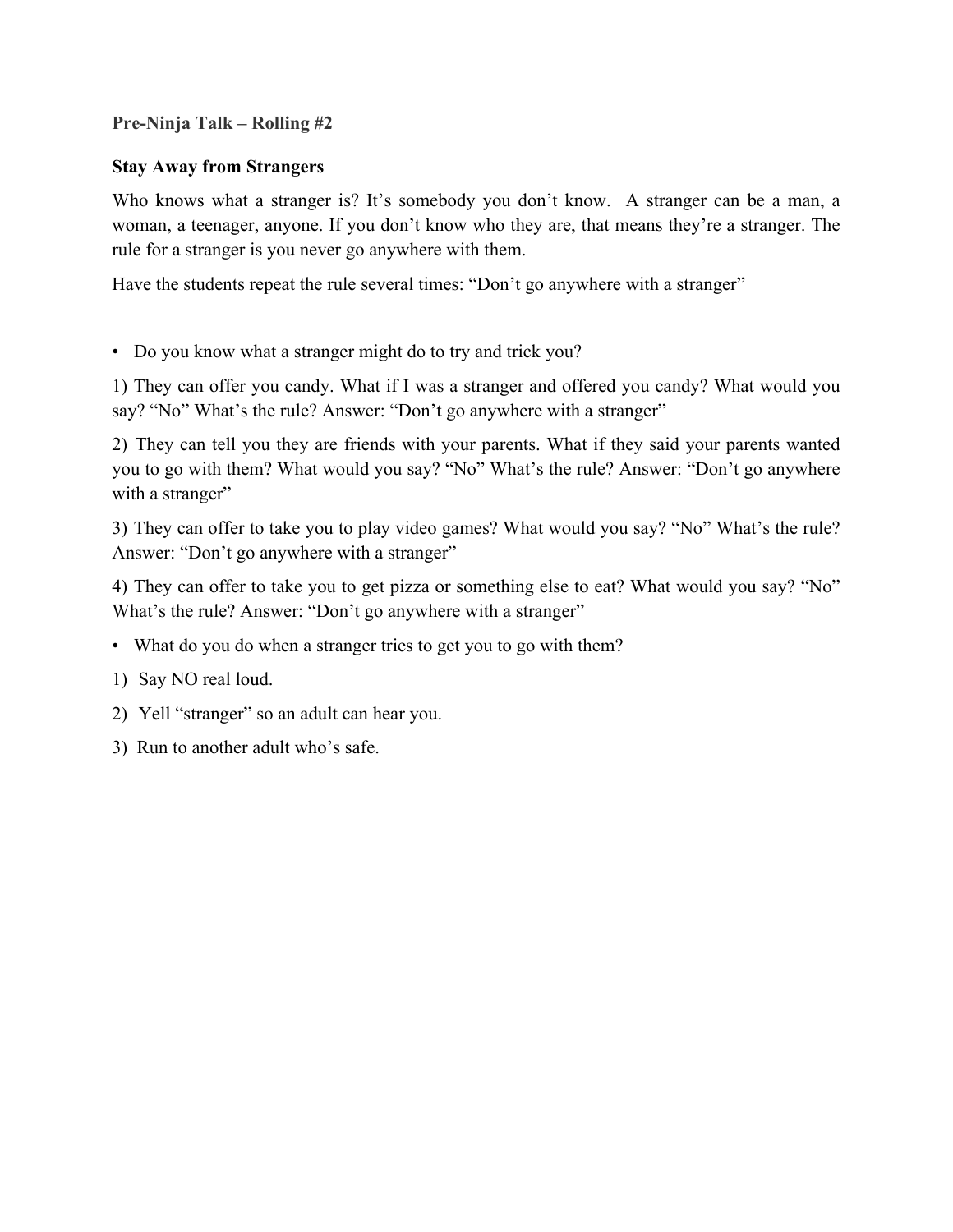# **Pre-Ninja Talk – Running #1**

#### **Responsibility**

#### **Opening discussion:**

"Do you know what the word responsibility means? Responsibility means that you can help your family by doing things on your own. If you play with your toys, you should pick them up by yourself. If your Mom or Dad needs help taking care of your pet, you can help by filling up their water bowl. When you start becoming responsible, you start growing up."

# **Let's try a quiz to help you understand how to be responsible!**

#### **Are you responsible if:**

- **You pick up your toys without being told?**
- **You wash your hands on your own before you eat?**
- **You forget to brush your teeth at night?**
- **You do not help your friend clean up their toys even though you played with them too?**

#### **Finishing the mat chat:**

"I want everyone to go home and practice responsibility this week. Clean up after yourself when you make a mess. Also ask your Mom and Dad if you can help with chores. Your family will be very proud of you for showing them that you want to be responsible."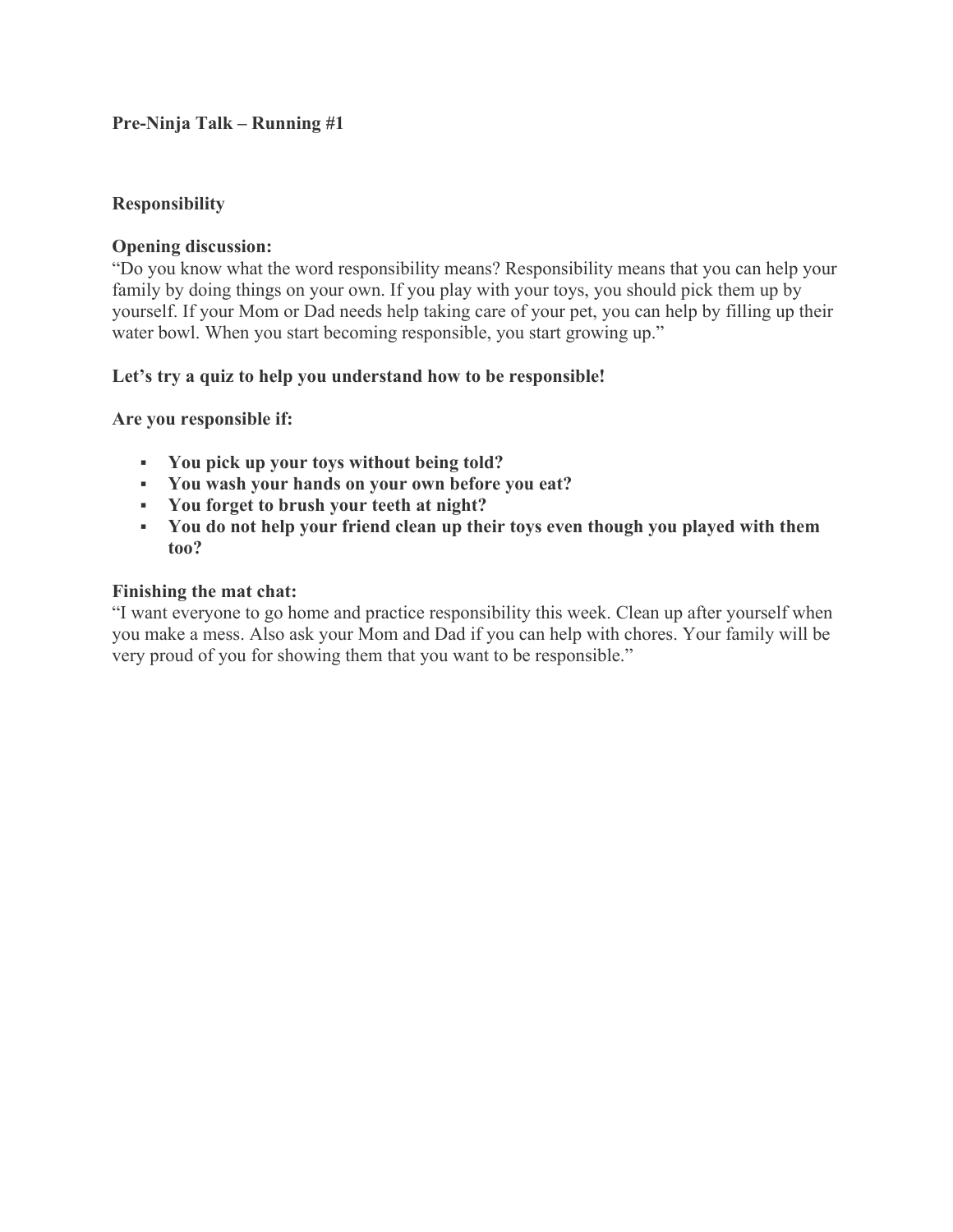# **Pre-Ninja Talk – Running #2**

# **Always Have Good Ninja Manners**

What are Ninja manners?

- 1) Saying "please" and "thank you."
- 2) Saying "yes, sir" and "yes, ma'am."
- 3) Showing respect (showing other that you care about them)
- 4) Having courtesy (being nice)

• How can we show respect? Answer: By listening when people talk to you, doing what your parents ask you to do and by not breaking people's things.

• How can we show courtesy or be nice to someone? Answer: By opening the door for people, helping out others when they need it, sharing and not making fun of people because they're different from us.

• What are some other ways that we can have manners? Answer: Not burping, not interrupting and talking out of turn, not talking with food in your mouth.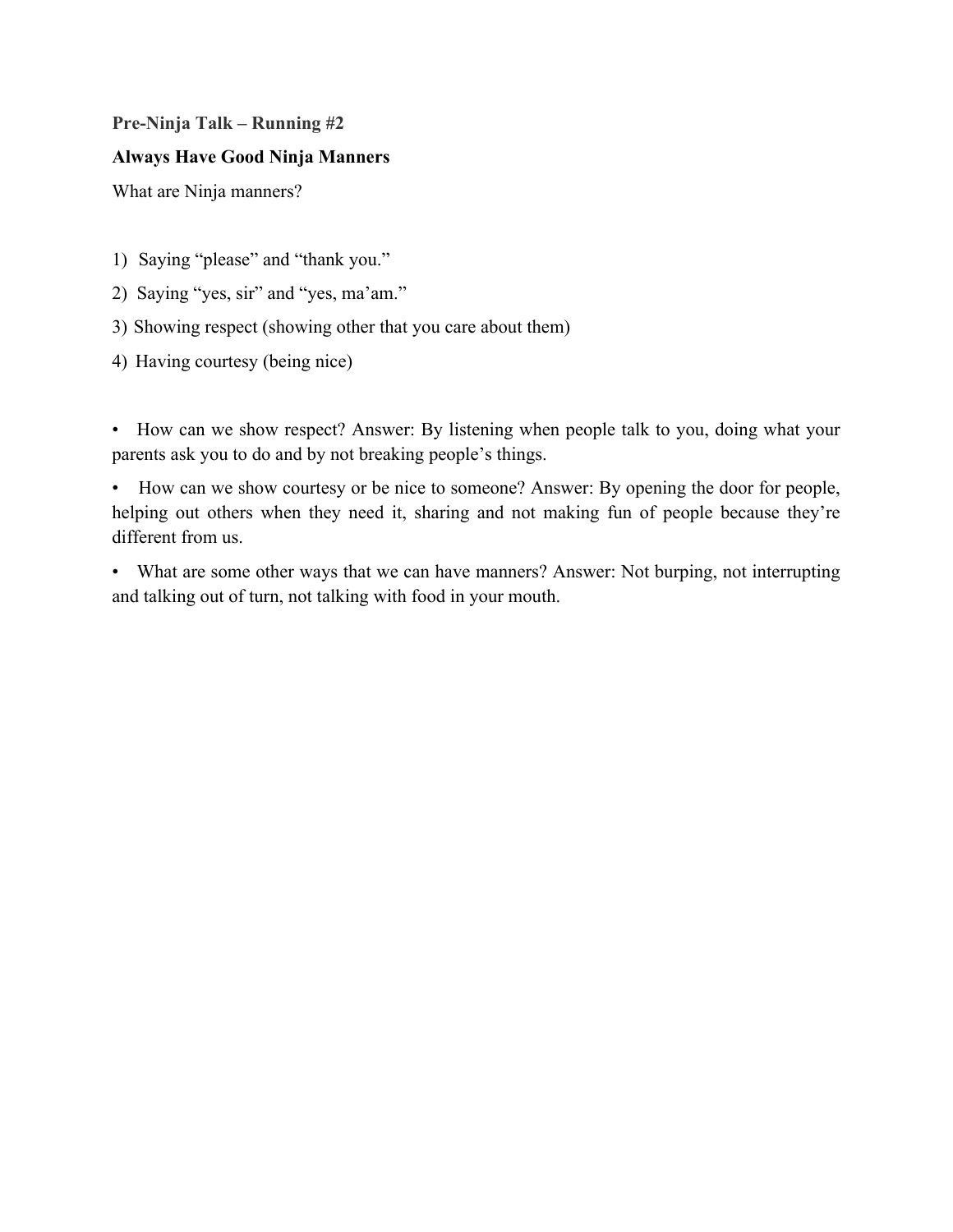# **Pre-Ninja Talk – Catching #1**

# **Self - Confidence**

# **Opening discussion:**

"Do you know what self-confidence means? Self-confidence means that you believe in yourself and you try hard at everything you do. For example, if you try very hard to write your name, then you will get it, as long as you don't give up. If you tell yourself "I can do it" at everything you do then you have great self-confidence.

# **Let's try a quiz to help you understand how to have self-confidence.**

**Do you have self-confidence if:**

- **You practice writing your name every day until you get it correct?**
- **You get mad if you cannot write your name?**
- **You say things like "I can do it" and "I will keep trying?"**
- **You say things like "I am not strong" or "I am not smart?"**
- **You try hard to keep your room clean and not messy?**

# **Finishing the mat chat:**

"I want everyone to go home and practice self-confidence this week. Make sure you try your hardest when you are cleaning your room or helping with house work. Also, when you are playing a new game, don't get mad if you don't know what to do – keep trying and don't give up! The harder you try, the better you will get!"